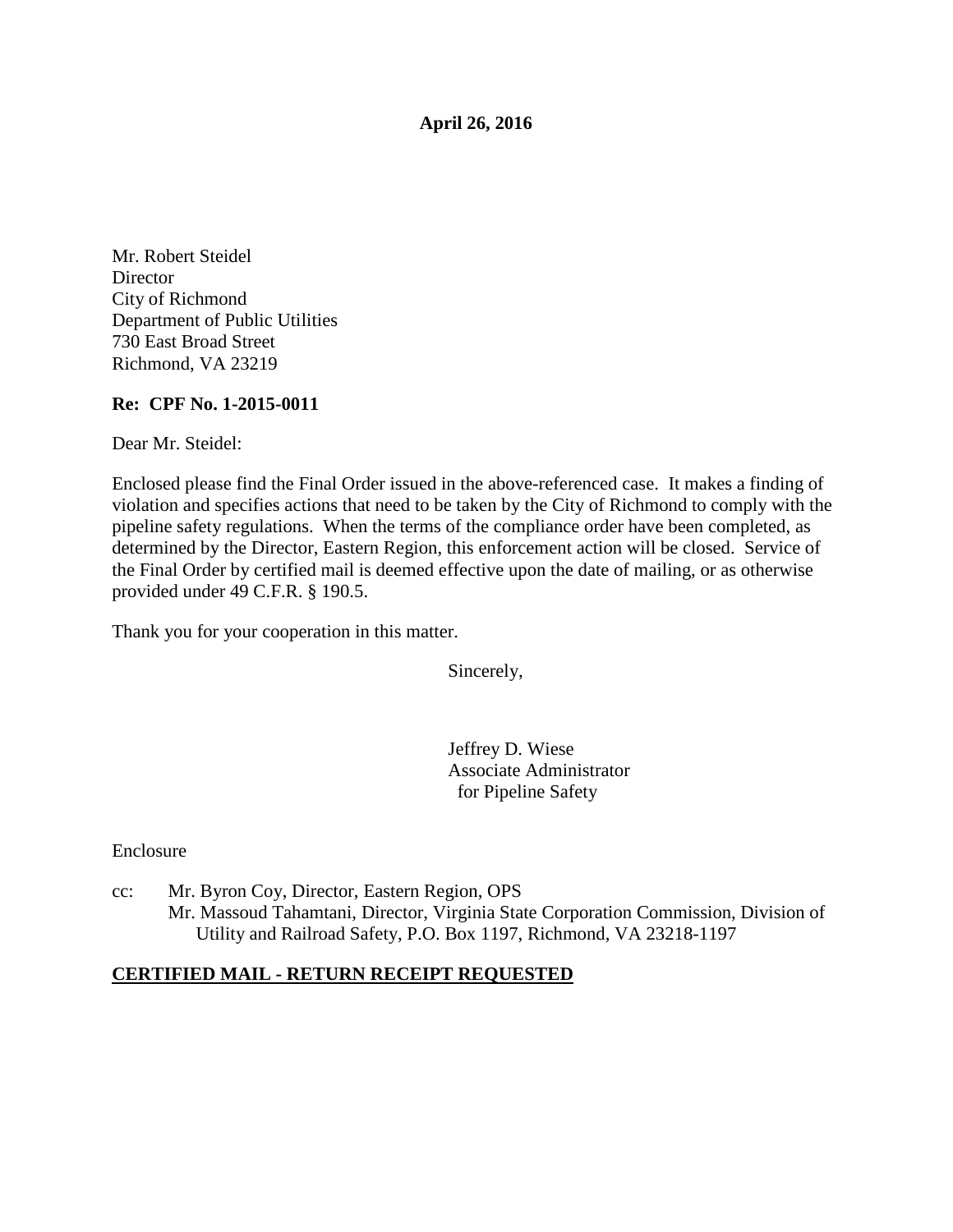### **U.S. DEPARTMENT OF TRANSPORTATION PIPELINE AND HAZARDOUS MATERIALS SAFETY ADMINISTRATION OFFICE OF PIPELINE SAFETY WASHINGTON, D.C. 20590**

**) In the Matter of ) ) City of Richmond, Virginia ) CPF No. 1-2015-0011 a municipal corporation, ) ) Respondent. ) )** 

#### **FINAL ORDER**

On February 12, 2015, pursuant to 49 U.S.C. § 60117, a representative of the Virginia State Corporation Commission (VA SCC), acting as an agent of the Pipeline and Hazardous Materials Safety Administration (PHMSA), Office of Pipeline Safety (OPS), conducted an on-site pipeline safety inspection of the facilities and records of the City of Richmond (City or Respondent) in Richmond, Virginia. The City of Richmond's system is a municipally-owned gas distribution system consisting of approximately 1,865 miles of main pipelines and 91,487 miles of service pipelines. $<sup>1</sup>$ </sup>

As a result of the inspection, the Director, Eastern Region, OPS (Director), issued to Respondent, by letter dated September 3, 2015, a Notice of Probable Violation and Proposed Compliance Order (Notice). In accordance with 49 C.F.R. § 190.207, the Notice proposed finding that the City had violated 49 C.F.R. § 192.725(b) and proposed ordering Respondent to take certain measures to correct the alleged violation.

The City responded to the Notice by letter dated December 17, 2015 (Response). The City did not contest the allegation of violation, but provided information concerning the corrective actions it had taken and submitted copies of its relevant procedures. Respondent did not request a hearing and, therefore, has waived its right to one.

 $\overline{a}$ 

<sup>1</sup> *See* Pipeline Safety Violation Report (Violation Report), (July 16, 2014) (on file with PHMSA), at 1.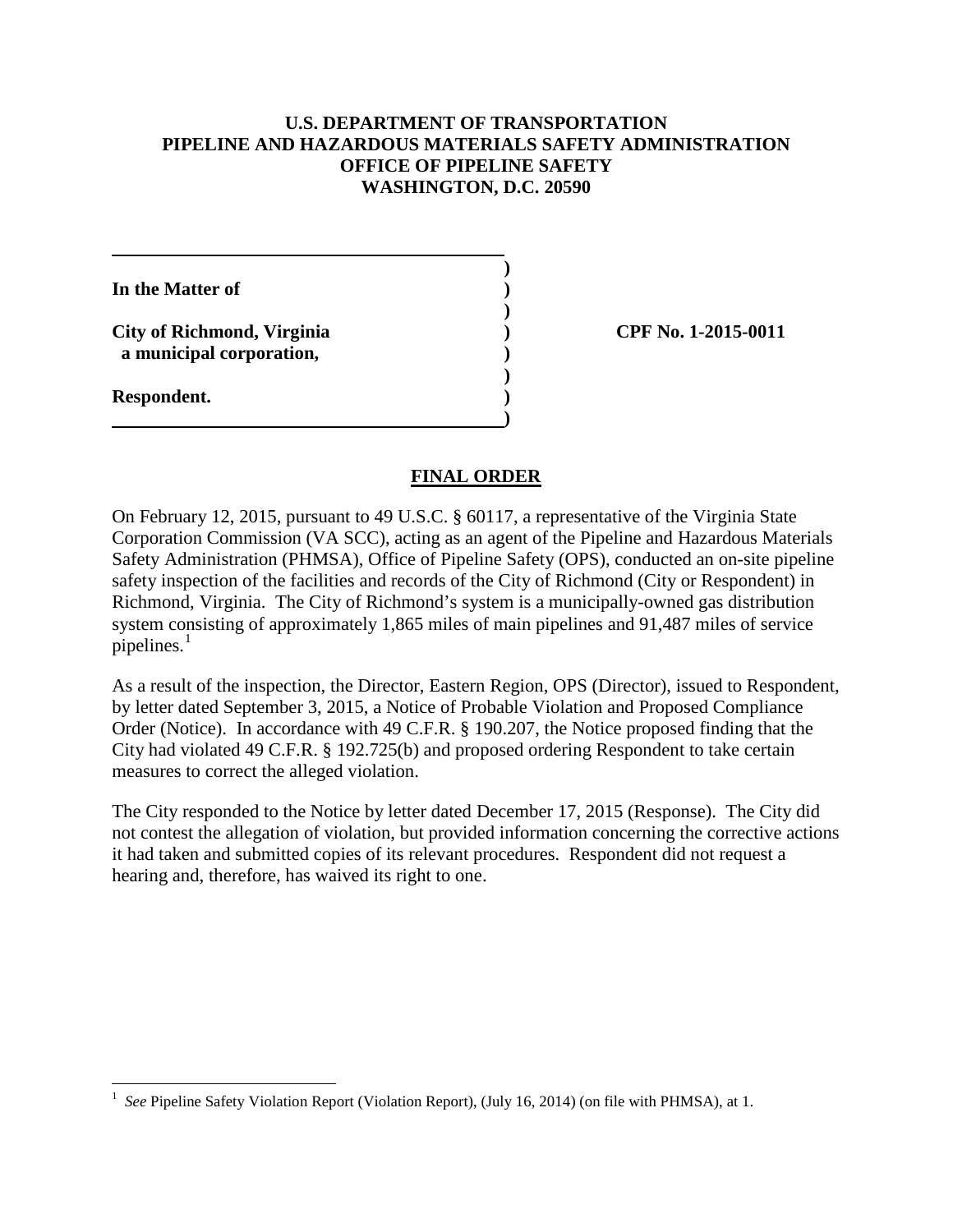# **FINDING OF VIOLATION**

In its Response, the City did not contest the allegation in the Notice that it violated 49 C.F.R. Part 192, as follows:

**Item 1:** The Notice alleged that Respondent violated 49 C.F.R. § 192.725(b), which states:

## **§ 192.725 Test requirements for reinstating service lines.**

(a) ….

(b) Each service line temporarily disconnected from the main must be tested from the point of disconnection to the service line valve in the same manner as a new service line, before reconnecting. However, if provisions are made to maintain continuous service, such as by installation of a bypass, any part of the original service line used to maintain continuous service need not be tested.

The Notice alleged that Respondent violated 49 C.F.R. § 192.725(b) by failing to test each service line temporarily disconnected from the main from the point of disconnection to the service line valve in the same manner as a new service line, before reconnecting. Specifically, the Notice alleged that the Respondent failed to pressure test two lines after each was installed prior to reconnecting the lines to the main. The Notice stated the lines were disconnected on May 13, 2014 and November 8, 2014, respectively, but pressure tests were not conducted on either line until after the VA SCC inspection on February 12, 2015.

Respondent did not contest this allegation of violation. Accordingly, based upon a review of all of the evidence, I find that Respondent violated 49 C.F.R. § 192.725(b) by failing to test two service lines that had been disconnected from the main prior to reconnecting.

This finding of violation will be considered a prior offense in any subsequent enforcement action taken against Respondent.

## **COMPLIANCE ORDER**

The Notice proposed a compliance order with respect to Item 1 in the Notice for violation of 49 C.F.R. § 192.725(b). Under 49 U.S.C. § 60118(a), each person who engages in the transportation of gas or who owns or operates a pipeline facility is required to comply with the applicable safety standards established under chapter 601. The Director has indicated that Respondent has taken the following action specified in the proposed compliance order:

> 1. With respect to the violation of § 192.725(b) (**Item 1**), Respondent has provided relevant portions of its Utility Natural Gas Procedures Manual and its City Operator Qualification (OQ) materials and training guides used to qualify personnel responsible for leak repairs and reinstating service on the City's service lines.